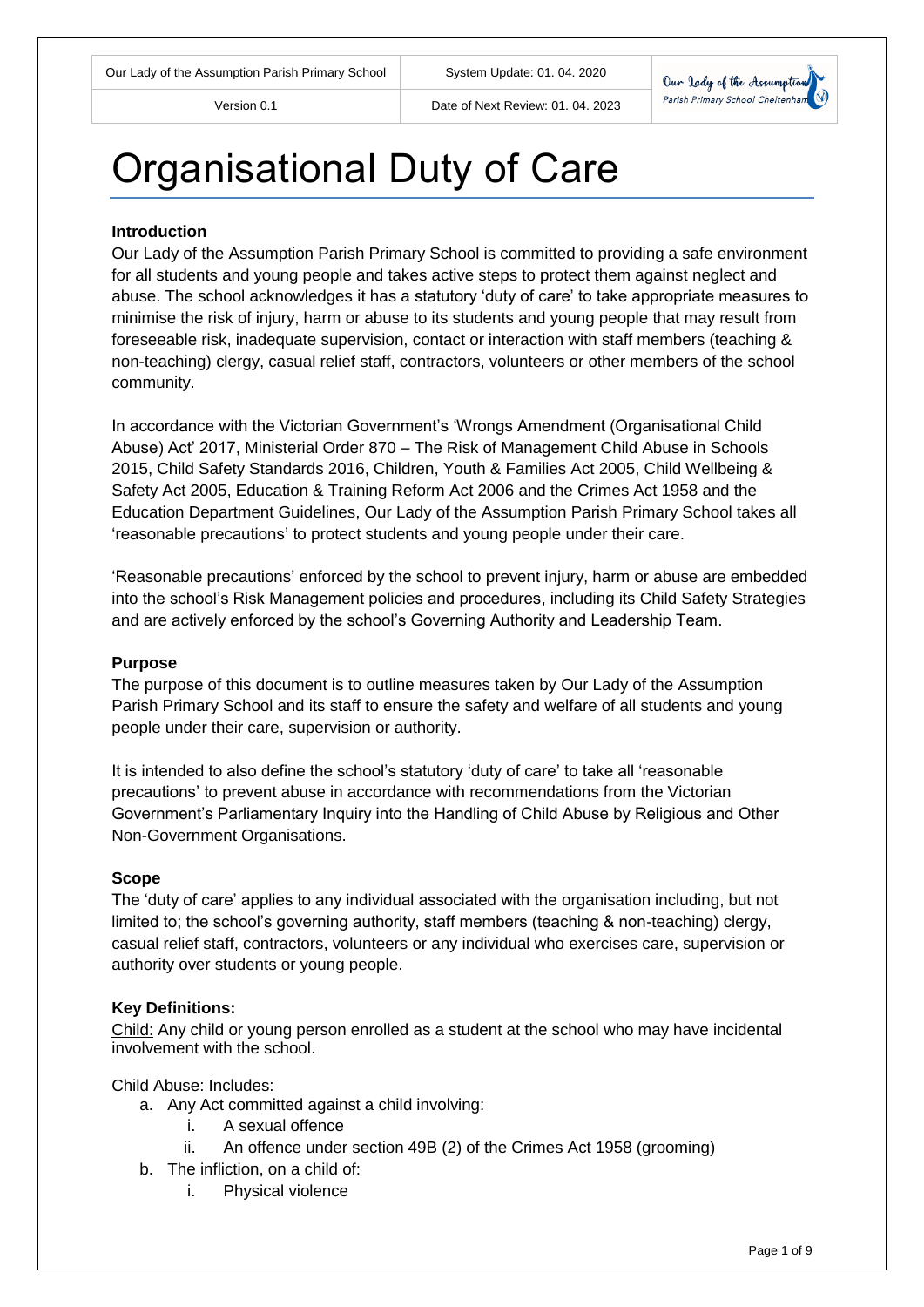

- ii. Serious emotional or psychological harm
- c. Serious Neglect of a child.

Duty of Care: is an element of the tort of negligence. In broad terms, the law of negligence provides that if a person suffers injury as a result of a negligent act or omission of another , the injured person should be compensated for the loss or damage resulting from the negligence.

Liability: Responsible by law for an action / inaction resulting in damage or harm.

Organisational Duty of Care: The school's statutory 'duty of care' to take all 'reasonable precautions' to prevent child abuse.

Reasonable Precautions: have not been defined under the new 'duty of care' so as to enable the school flexibility in applying necessary steps applicable to prevent foreseeable events of abuse.

School Environment: Any physical or virtual place made available or authorised by the school for use by a child during or outside of school hours including:

- a. A campus of the school
- b. Online school environments, including email & intranet systems
- c. Other locations provided by the school for a child's use including school camps, sporting

events, excursions, competitions, school community and other events.

School's Governing Authority: the School's Proprietor (Parish Priest), including any person authorised to act for or on behalf of the proprietor; or the principal, as authorised by the proprietor of a school or the school's governing body.

Tort: a wrongful act or an infringement of a right (other than under contract) leading to legal liability.

## **Our Lady of the Assumption Parish Primary School Duty of Care**

Our Lady of the Assumption Parish Primary School acknowledges the legal and moral 'duty of care' owed by the school and its staff members to ensure the safety and welfare of students and young people under their care and to take all reasonable precautions to prevent abuse.

To achieve this the school implements rigorous processes and Child Safety Strategies to ensure that all 'reasonable precautions' are identified and applied to ensure the safety and welfare of all students and young people under their care, supervision or authority.

## **'Organisational Duty of Care'**

Our Lady of the Assumption Parish Primary School and its staff members owe a statutory 'duty of care' to prevent the abuse of students and young people under their care, supervision or authority. In accordance with the Victorian Government's 'Wrongs Amendment (Organisational Child Abuse) Act' 2017, the school takes all 'reasonable precautions' to prevent abuse of students or young people from any individual associated with the school whilst under their care, supervision or authority.

Regular risk assessments are undertaken for all school related activities and events to identify potential opportunities for abuse and the precautions to be implemented to prevent occurrence. All identified precautions are listed in the school's *Risk Register* located within the *Master Compliance Register* and have been developed in consultation with staff.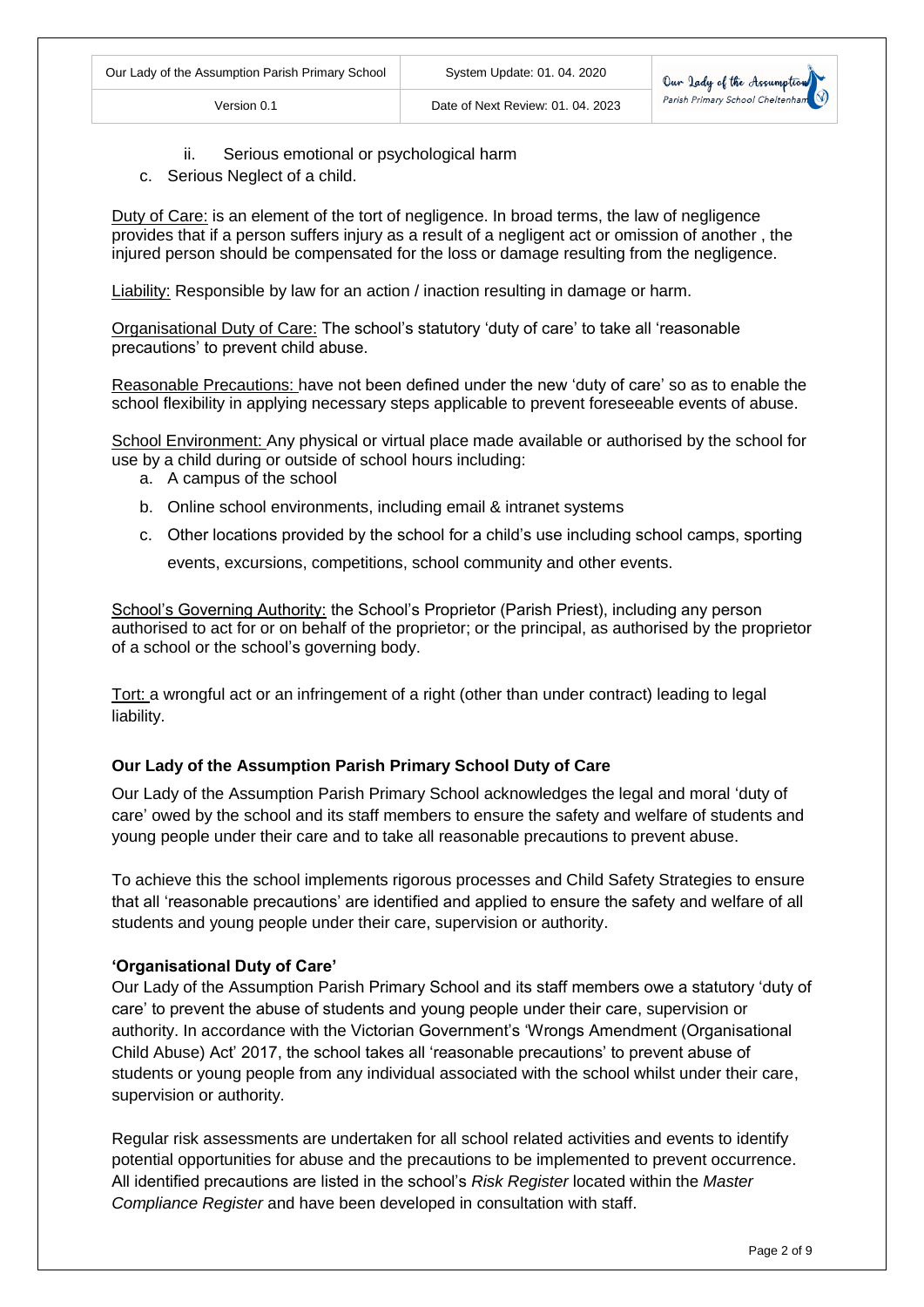Our lady of the Assumptu Parish Primary School Cheltenha

To further support the school commitment to ensuring the safety and wellbeing of its students and young people it actively implements Child Safety Strategies that incorporate all 'reasonable precautions' to prevent abuse. These include, but are not limited to the following;

- a. Employment screening & reference checks;
- b. Volunteer & contractor screening & reference checks;
- c. Supervision & training of any individual who participates in 'Child Connected Works';
- d. Systems and training to provide early warnings of possible offences;
- e. Random & unannounced observations and inspections to deter misconduct;
- f. Processes for encouraging children, young people & adults to notify the relevant authorities or parents of abnormal or unusual behaviours.

The school acknowledges that this statutory 'duty of care' will establish a presumption of liability requiring the school to prove that they took all 'reasonable precautions' to prevent the abuse. The school maintains comprehensive records to support all activities undertaken to prevent any form of abuse.

This duty is non-delegable, meaning that it cannot be assigned to another party.

## **'General Duty of Care'**

Our Lady of the Assumption Parish Primary School and its Staff Members owe a duty to take 'reasonable care' for the safety and welfare of students and young people whilst under its care, supervision or authority.

The 'duty of care' is to take such measures as are reasonable in all circumstances to protect students and young people from risks of injury, harm or abuse that are realistically foreseeable. This requires not only protection from known hazards, but also protection from harm or abuse that could foreseeably occur where preventative measures can be taken.

When determining what is reasonably foreseeable the following factors must be considered:

- » The probability that harm will occur if care were not taken;
- The likely seriousness of the harm;
- » The burden of taking precautions to avoid the risk of harm;
- » The social utility of the activity that creates the risk of harm.

The 'duty of care' may, in some circumstances, extend to outside school hours and outside the school premises. This will depend on whether the relationship between school, staff member/s and students or young people extends to whether the risk was known or foreseeable, and whether all reasonable precautions were taken to prevent the injury from occurring.

The school's Leadership Team is responsible for:

- » Ensuring that there is an adequate system of supervision in place during school hours, before and after school, on school excursions and at school events;
- » Arranging adequate supervision for students and young people, relevant to the needs and complexity of the activity or event;
- » Ensuring all staff members are aware of their responsibilities to supervise students & young people during school times, as well as before and after school.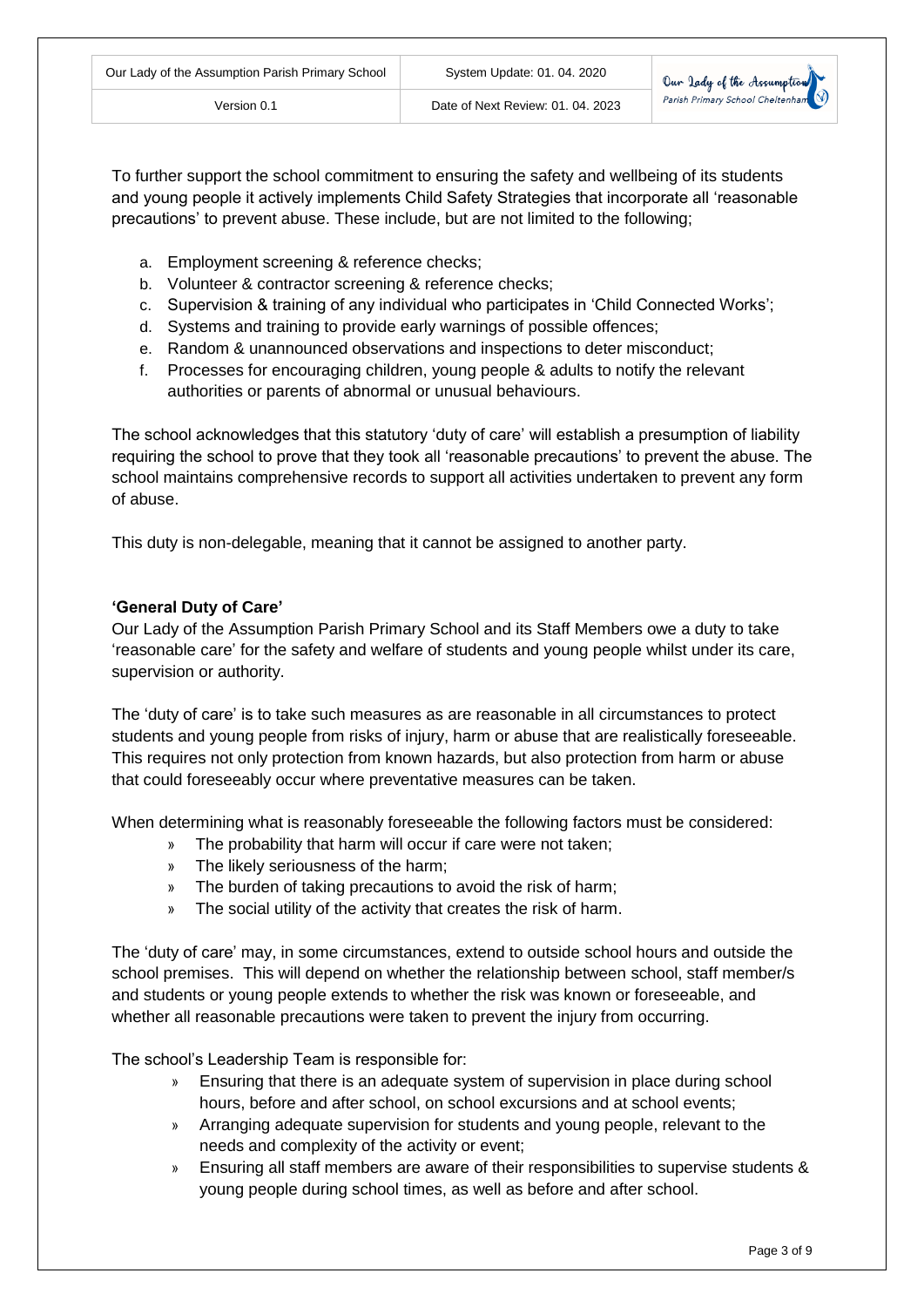

Staff Members including non-teaching staff are responsible for following reasonable and lawful instructions from the Leadership Team, including direction to provide supervision to students and young people at a specific date, time and place.

In discharging their responsibilities, Our Lady of the Assumption Parish Primary School and its staff members must exercise professional judgement to achieve a balance between ensuring that students and young people do not face an 'unreasonable risk of harm', whilst encouraging students' independence and maximising learning opportunities.

This duty is non-delegable, meaning that it cannot be assigned to another party.

## **'General Duty of Care' – Before & After School**

Our Lady of the Assumption Parish Primary School will ensure that adequate supervision is provided for students and young people from (Insert time) before school and until (Insert time), after school has concluded. Students and young people are not permitted to be on the school premises prior to or after these times.

This supervision will include the following:

- » Monitoring of entry & exit points and/or designated drop off and pick up points;
- » Yard Supervision
- » Areas where students are permitted to enter and occupy buildings or classrooms prior to the commencement of school.

*Where a staff member suspects the safety or wellbeing of the students is at risk from an 'unknown' person or abnormal or unusual behaviours from a member of the school community, the attending staff member will take immediate action to ensure their safety. This may include:*

- » *Approaching the individual, only if it is safe to do so, and requesting that they leave the site immediately;*
- » *Removing all students and young people from the area immediately;*
- » *Making contact with the office to request support;*
- » *Contacting Victoria Police (000).*

Where a parent, guardian, carer or other authorised person drops off or otherwise arranges for a student to be on the premises before supervision commences, a member of the Leadership Team will, as soon as is practical contact the parents, guardian or carer to:

- » Advise them of the school's supervision arrangements;
- » Request that alternative arrangements be made for the student or young person that will ensure they do not attend the school site prior to supervision commencing.

Where a parent, guardian, carer or other authorised person has failed to collect the student at the conclusion of the supervised time, staff members will undertake the following:

- » Attempt to contact the student's parents, guardian or carer;
- » Attempt to contact the student's emergency contacts;
- » Place the student in afterschool care (where appropriate);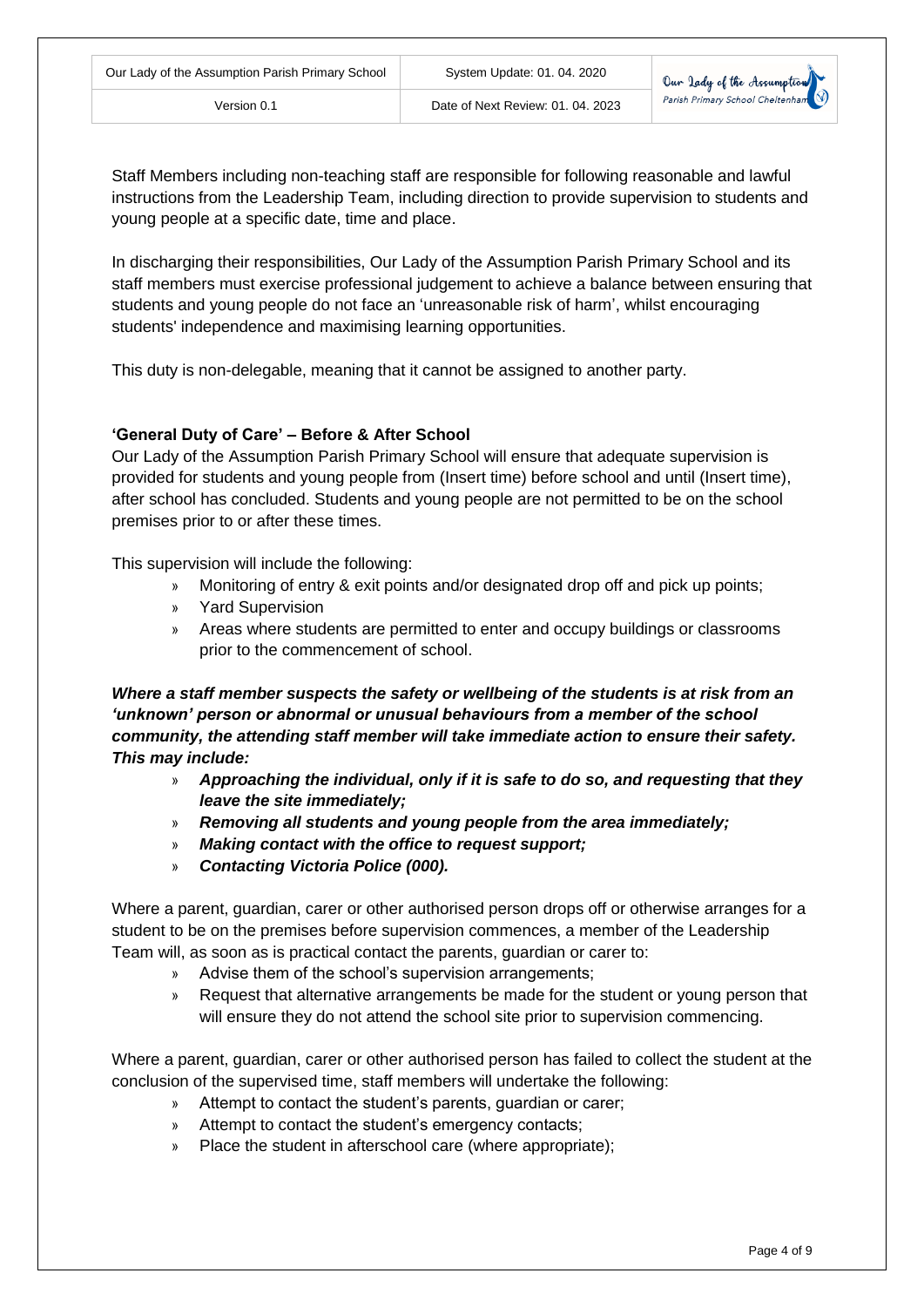» Contact Victoria Police or the Department of Health and Human Services (DHHS) to arrange for their supervision, care and protection where all attempts to contact the parents or guardian fail.

These arrangements will be regularly communicated to parents and guardians at enrolment, via the school handbook and newsletter.

# **'General Duty of Care' – Classrooms & Specialist Activities**

Classroom and specialist teachers are ultimately responsible for the safety and welfare of students under their supervision, care or authority at all times.

This duty cannot be delegated to an external educational provider, pre service teacher, volunteer or parent.

No student should be left unsupervised in a classroom at any time. In accordance with the school's Child Safety Strategies, staff members must also ensure that they too are never alone in a classroom or school building with a student. This has been identified as a 'reasonable precaution' by the school to ensure the safety of students and to prevent the potential for abuse.

Where a staff member considers the withdrawal of a student as a consequence for misbehaviour, they must not leave the student in question or their fellow classmates unsupervised at any time. Contact must be made with the Administration Office to request support. The school's Behaviour Policy or equivalent must be adhered to at all times.

Where a student's behaviour places themselves and others at immediate risk of harm the staff member or specialist may remove the other students from danger or restrain the student in accordance with *Regulation 25 of the Victorian Education and Training Reform Regulations 2017*.

» The Regulation states 'A member of staff of a Government school may take any **reasonable action** that is immediately required **to restrain a student** of the school from **acts or behaviour that is dangerous** to the member of staff, the student, or any other person.

Where intervention of this magnitude is required the students' parents, guardian or carer will be notified with a request made for them to collect the student. A meeting will then be arranged to discuss the incident and subsequent actions with the student, parent or guardian in accordance with the school's Behaviour Policy or equivalent.

If a teacher needs to leave the classroom unattended at any time during a lesson, he or she should contact the school's Administration for assistance. The teacher should then wait until alternative supervision is provided prior to leaving the classroom.

# **'General Duty of Care' – Recess and Lunchtime**

Our Lady of the Assumption Parish Primary School's Leadership Team is responsible for ensuring the safety and wellbeing of all students during recess and lunchtime. This includes ensuring that sufficient supervision is provided in designated areas across the school grounds during these times.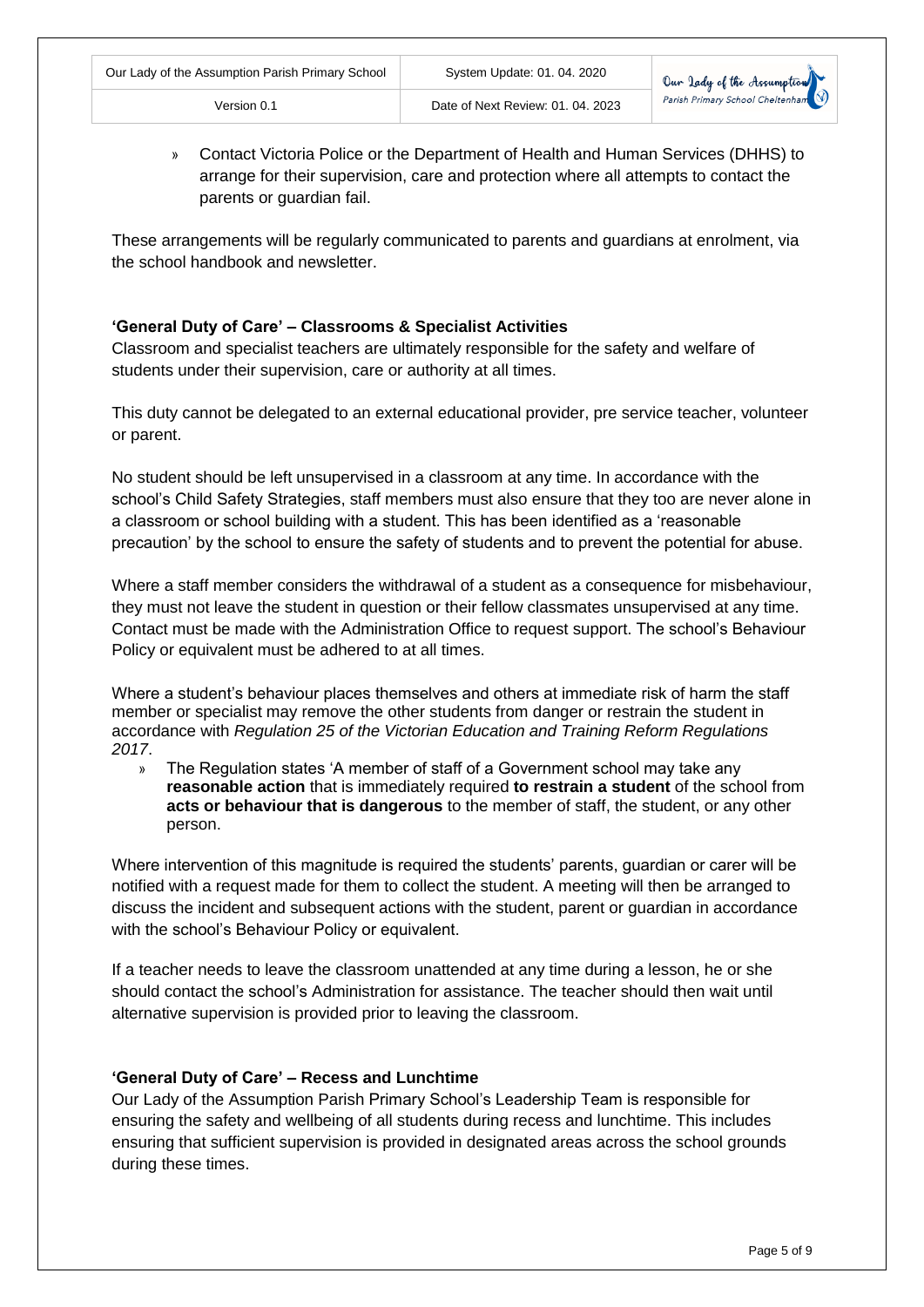Where recess or lunchtime duties are conducted by a Casual Relief Teacher (CRT), a member of the Leadership Team will provide a comprehensive briefing to the CRT outlining expectations and emergency response requirements.

Version 0.1 Date of Next Review: 01. 04. 2023

When conducting duties, staff members and CRTs must ensure the following:

- » They remain visible at all times by wearing a high visibility vest or jacket;
- » They remain vigilant at all times and actively patrol the designated area;
- » Not to participate or become involved in games or student lead activities;
- » They respond immediately when students place themselves or others at harm;
- » They respond immediately when unauthorised individuals are identified on the school site.
- » They ensure that students who require first aid assistance are provided with this as soon as is practicable;
- » They ensure playground rules are observed including:
	- ‒ Play is occurring in the correct areas (ovals, quiet areas);
	- ‒ Students are not playing in toilets or other areas deemed to be 'out of bounds';
	- ‒ Students are not in classrooms or other buildings unless supervised;
	- ‒ Play equipment is being used in the correct manner;
	- Students are behaving in an acceptable manner.

Where a designated staff member or CRT is unable to attend their assigned duty it is their responsibility to make alternative arrangements to ensure the supervision of the students is not compromised. It is preferred that these arrangements are confirmed with a member of the Leadership Team.

Where a supervising teacher needs to leave their duty during the allocated time, or the relieving teacher does not arrive, they must make immediate contact with the Administration Office and must not leave the designated area until a replacement staff member arrives.

This 'duty of care' is non-delegable, meaning that it cannot be assigned to another party.

# **'General Duty of Care' – Playground Equipment**

Our Lady of the Assumption Parish Primary School will ensure the safety of all playground equipment by conducting regular visual and operational inspections, supported by a comprehensive inspection annually. The comprehensive inspections will be conducted by a suitably qualified individual who maintains current *AHCPGD505A Accreditation.*

Where damage, deficiencies or faults have been identified, the school will take immediate action to repair or replace the equipment. Where it is not deemed safe to continue to use the equipment, the school's Leadership Team will ensure that appropriate measures are taken to prevent the use of the equipment by students or young people. This may include cordoning off the equipment and displaying Danger Do Not Use signs. These control measures will be communicated to all staff members, students and parents as required.

Students and young people are not permitted to use the school's play equipment where supervision is not provided. Parents, guardians and carers are responsible for ensuring that their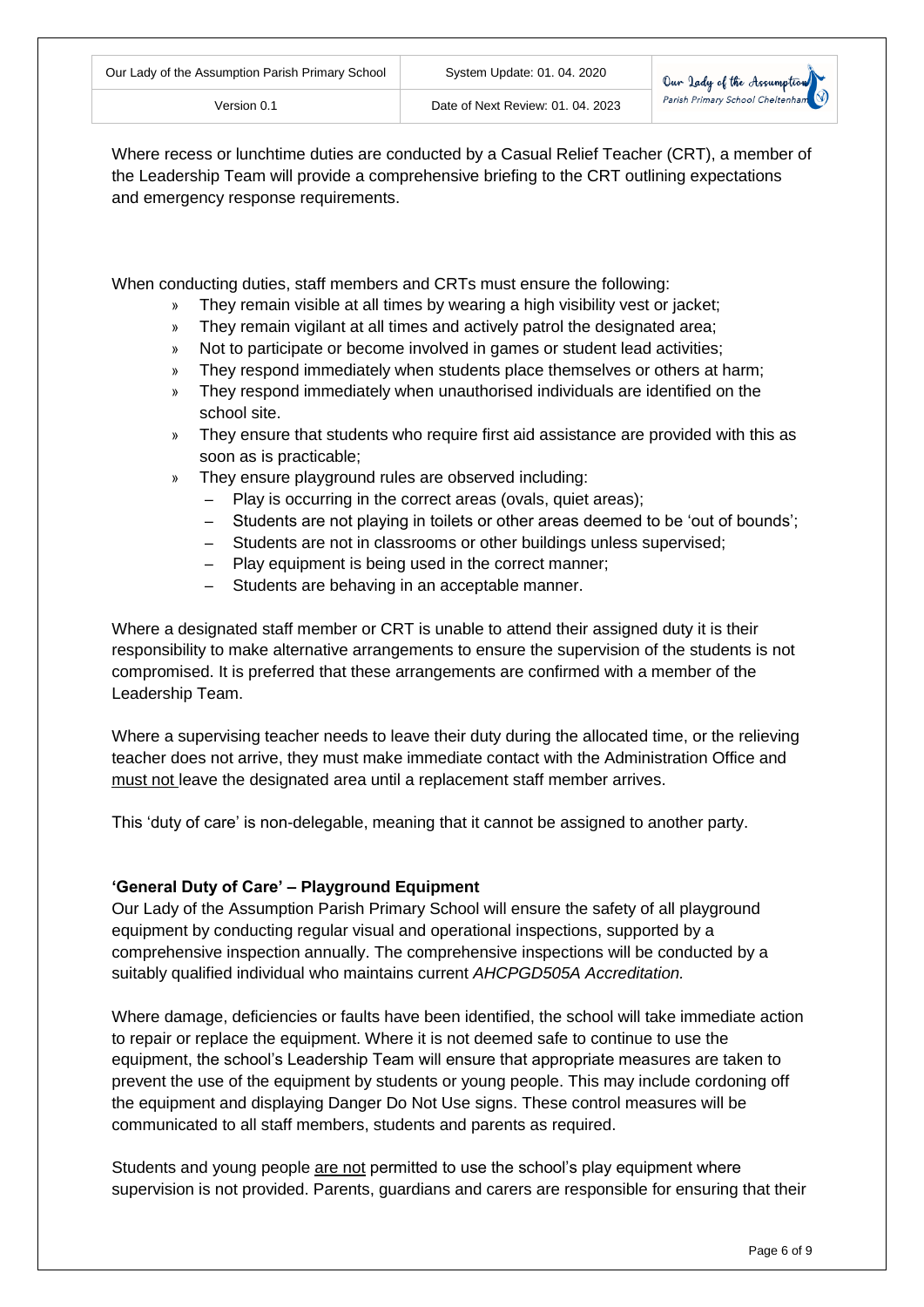children do not use the play equipment before and after school hours where supervision arrangements have not been agreed. The school will communicate these arrangements at enrolment, via the school newsletter and as required. Signage defining playground rules will be displayed in close proximity to all play equipment.

# **'General Duty of Care' – Excursion, Incursions & Camps**

The school's Leadership Team is responsible for ensuring that students participating in excursions, incursions and camps are adequately supervised to ensure their safety, wellbeing and to prevent potential forms of abuse.

Processes have been established to ensure that all aspects of the excursion, incursion or camp have been adequately planned and assessed to identify potential harm. To achieve this the school maintains a comprehensive *Excursion, Incursion & Camp Planner* that must be completed by the supervising teachers and discussed with the Principal or a member of the Leadership Team prior to the event being authorised to proceed.

Our Lady of the Assumption Parish Primary School's *Excursion, Incursion & Camp Planner* ask for attending staff members to consider the following:

- » The overall educational aims of the Excursion, Incursion or Camp;
- » The suitability of the service provided (Accreditation / Insurances);
- » The staff-student ratios required for the activity/ies;
- » Screening and reference checks of staff members and volunteers (WWCC) attending;
- » A formal risk assessment for all relevant activities to identify 'reasonable precautions' to be taken to prevent abuse;
- » First Aid provisions;
- » Consideration for Students with special needs;
- » Emergency response considerations.

Staff members are required to supervise their students even whilst under the direction of a preservice teacher, work experience student, visitor, volunteer, guest speaker, performer, swimming, camping or other instructor. These individuals are not responsible for the 'overall' supervision of students under the care or authority of Our Lady of the Assumption Parish Primary School.

# **'General Duty of Care' – Volunteers**

The school's Leadership Team will ensure that procedures are in place to monitor the presence of all visitors and volunteers that attend Our Lady of the Assumption Parish Primary School. The school maintains a comprehensive Volunteer Procedure that clearly defines the process for screening, authorising, instructing and working with volunteers.

Prior to being authorised to participate as a volunteer the school will ensure the following:

- » They maintain a current (within 5 years of issue) Working With Children Check;
- » They have been provided with and have signed a copy of the school's 'Child Safety Code of Conduct';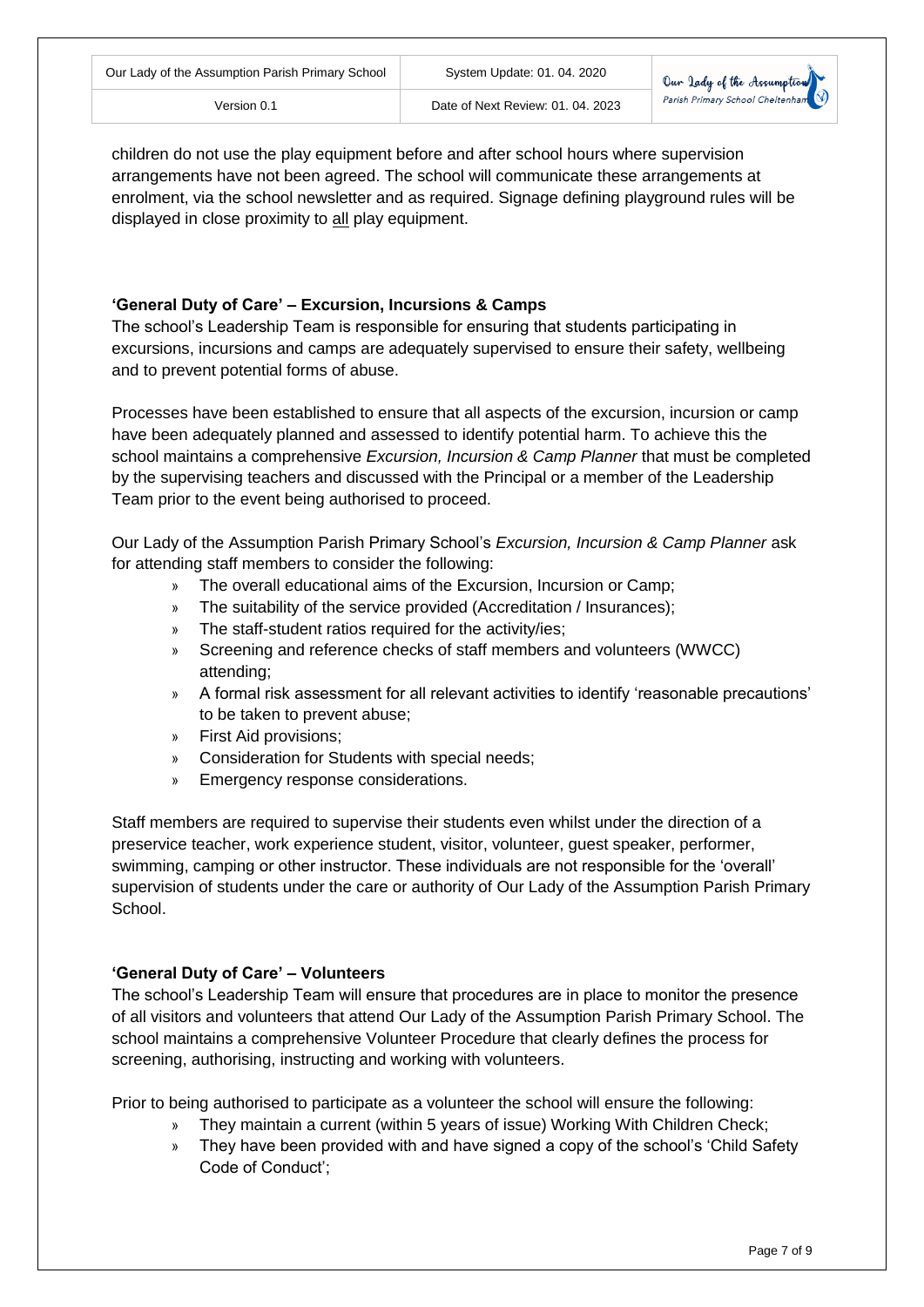| Our Lady of the Assumption Parish Primary School | System Update: 01. 04. 2020       | Our Jady of the Assumption<br>Parish Primary School Cheltenham |
|--------------------------------------------------|-----------------------------------|----------------------------------------------------------------|
| Version 0.1                                      | Date of Next Review: 01, 04, 2023 |                                                                |

» They have received a briefing on the location of restricted areas. (Eg..student toilets & the staffroom);

To ensure the safety and welfare of all students and to prevent the potential of abuse, all volunteers when participating in 'Child Related Activities' must:

- » Sign in and out at the Administration building;
- » Wear a Visitors / Volunteer lanyard at all times;
- » Promptly report to the supervising staff member;
- » Follow all instructions provided by the supervising staff member;
- » Never work in isolation with a student;
- » Not speak aggressively or discipline students;
- » Take photos or videos.

Staff members responsible for engaging volunteers are responsible for their direct supervision and for ensuring that they adhere to the school's site entry requirements and its 'Child Safety Standard Code of Conduct' at all times.

This 'duty of care' is non-delegable, meaning that it cannot be assigned to another party.

## **'General Duty of Care' – Visitors**

The school's Leadership Team ensures that procedures are in place to monitor the presence of all visitors attending Our Lady of the Assumption Parish Primary School. The school maintains a comprehensive Visitor Procedure that outlines the requirements for all attendees to the school site.

As a minimum Administrative Staff are responsible for the following instruction and supervision of visitors to the school:

- » Ensuring that all visitors acknowledge their presence by signing in via the Visitor Book or ipad;
- » They provide a copy of their current (within 5 years of issue) Working With Children Check;
- » Be provided with a visitor lanyard to be worn at all times;
- » They have received a briefing on the location of restricted areas. (Eg..student toilets & the staffroom);
- » Remain in the foyer or the Administration building until the person who they are visiting attends to greet them;
- Return the visitor lanyard and sign out upon the completion of their visit;
- Exit the school via the school's main entrance.

Members of the Leadership Team or staff members who have invited the visitor to attend the school site are responsible for their supervision at all times. They must ensure that the visitor:

- » Is accompanied at all times;
- » Is never left alone with a student/s;
- » Wears their visitor lanyard identification prominently at all times;
- » Observes restricted areas (Eg..student toilets & the staffroom);
- » Is escorted back to the Administration Building when leaving the school site.